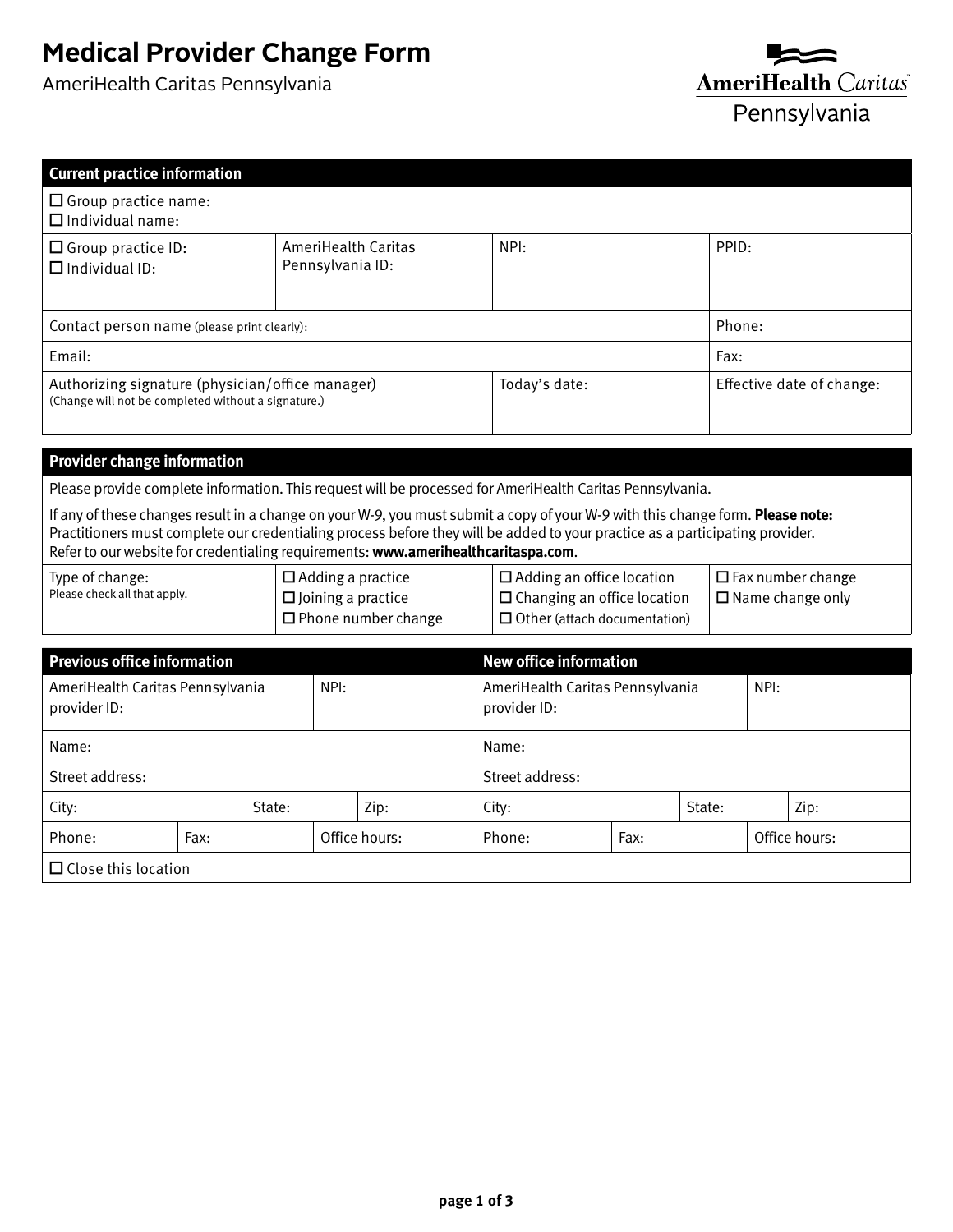## **Medical Provider Change Form**

| Add practitioners (New practitioners must complete our Credentialing process before they are added as a participating provider.) |                 |      |        |      |  |
|----------------------------------------------------------------------------------------------------------------------------------|-----------------|------|--------|------|--|
| 1.                                                                                                                               | Degree:         | NPI: | PPID:  |      |  |
| (Last name, first name, middle initial)                                                                                          |                 |      |        |      |  |
| PPID location extension:                                                                                                         | Street address: |      |        |      |  |
| City:                                                                                                                            |                 |      | State: | Zip: |  |
| PPID location extension:                                                                                                         | Street address: |      |        |      |  |
| City:                                                                                                                            |                 |      | State: | Zip: |  |
| 2.<br>(Last name, first name, middle initial)                                                                                    | Degree:         | NPI: | PPID:  |      |  |
| PPID location extension:                                                                                                         | Street address: |      |        |      |  |
| City:                                                                                                                            |                 |      | State: | Zip: |  |
| PPID location extension:                                                                                                         | Street address: |      |        |      |  |
| City:                                                                                                                            |                 |      | State: | Zip: |  |
| 3.<br>(Last name, first name, middle initial)                                                                                    | Degree:         | NPI: | PPID:  |      |  |
| PPID location extension:                                                                                                         | Street address: |      |        |      |  |
| City:                                                                                                                            |                 |      | State: | Zip: |  |
| PPID location extension:                                                                                                         | Street address: |      |        |      |  |
| City:                                                                                                                            |                 |      | State: | Zip: |  |
|                                                                                                                                  |                 |      |        |      |  |
| Terminate practitioners (Please give us 60 days' advance notice when a practitioner is leaving the group.)<br>1.                 | Degree:         | NPI: | PPID:  |      |  |
| (Last name, first name, middle initial)                                                                                          |                 |      |        |      |  |
| PPID location extension:                                                                                                         | Street address: |      |        |      |  |
| City:                                                                                                                            |                 |      | State: | Zip: |  |
| PPID location extension:<br>Street address:                                                                                      |                 |      |        |      |  |
| City:                                                                                                                            |                 |      | State: | Zip: |  |
| 2.                                                                                                                               | Degree:         | NPI: | PPID:  |      |  |
| (Last name, first name, middle initial)                                                                                          |                 |      |        |      |  |
| PPID location extension:                                                                                                         | Street address: |      |        |      |  |
| City:                                                                                                                            |                 |      | State: | Zip: |  |
| PPID location extension:                                                                                                         | Street address: |      |        |      |  |
| City:                                                                                                                            |                 |      | State: | Zip: |  |
| 3.<br>(Last name, first name, middle initial)                                                                                    | Degree:         | NPI: | PPID:  |      |  |
| PPID location extension:                                                                                                         | Street address: |      |        |      |  |
| City:                                                                                                                            |                 |      | State: | Zip: |  |
| PPID location extension:<br>Street address:                                                                                      |                 |      |        |      |  |
| State:<br>Zip:<br>City:                                                                                                          |                 |      |        |      |  |
| For additional changes/locations, please attach a separate sheet.                                                                |                 |      |        |      |  |